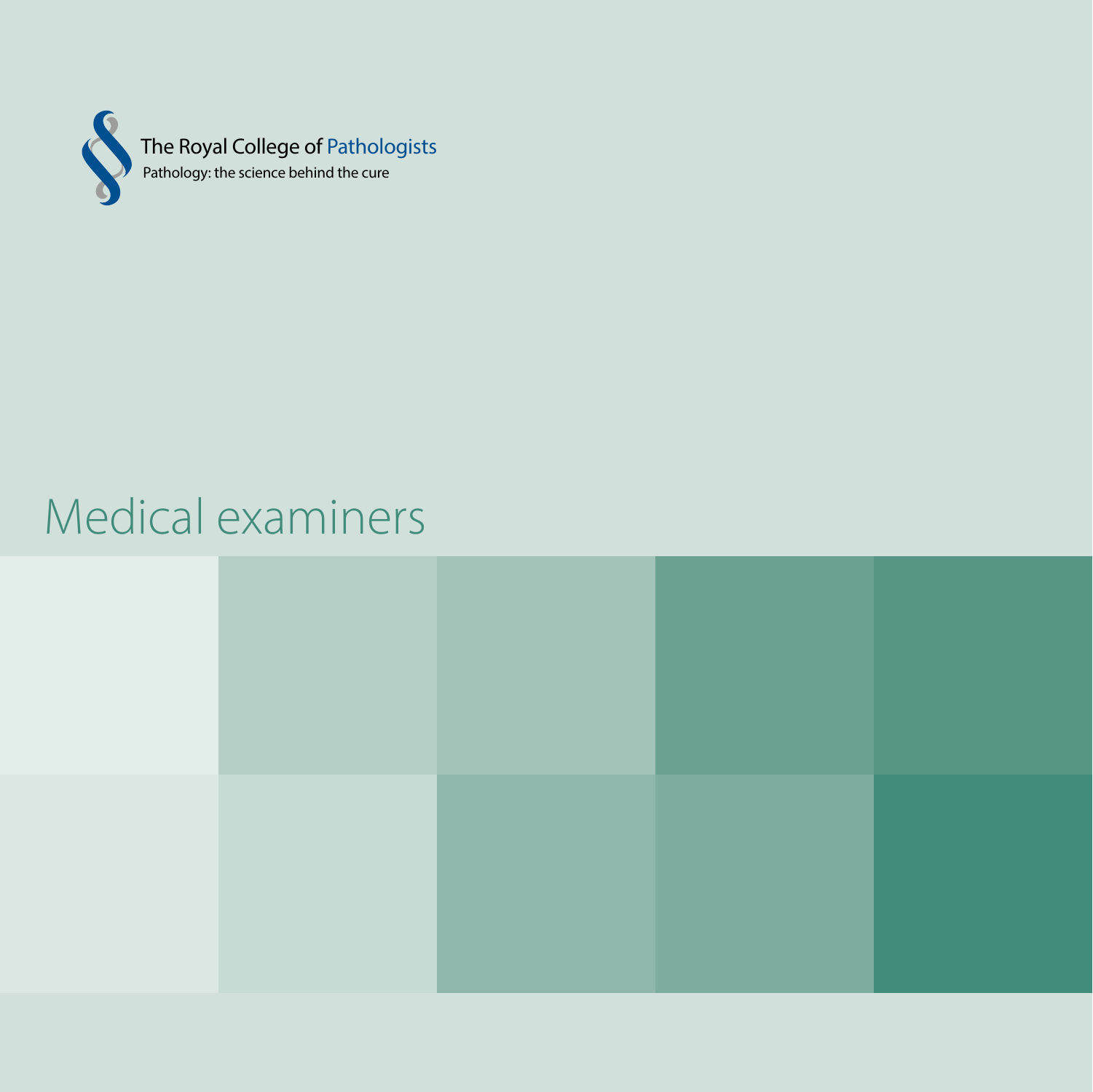## Introduction

A national system of medical examiners was first proposed in 2005 following the Shipman Inquiry (the report produced following the investigation into the activities of the GP and serial killer Harold Shipman). It was subsequently legislated for in the Coroners and Justice Act 2009 and will provide independent scrutiny of all deaths not referred to the coroner.

Dr Suzy Lishman, President of The Royal College of Pathologists, said:

*'Understanding why people die provides valuable statistics about the health of the nation, helps* 

What is a medical examiner?

Medical examiners will be part of a national network of specifically trained independent senior doctors (from any specialty). Overseen by a National Medical Examiner,

*families understand what happened to their loved ones and enables health professionals to improve care for the living.*

*'Pilot schemes have shown that medical examiners work closely with families and health professionals to answer questions, address concerns and identify problems with care at an early stage so action can be taken to safeguard patients in the future.*

*'No other patient safety initiative can provide these benefits in such a timely and truly independent way.'*

they will scrutinise all deaths across a local area that do not fall under the coroner's jurisdiction.

#### What is the role of The Royal College of Pathologists?

The Royal College of Pathologists is the lead medical royal college for medical examiners and has long campaigned for their introduction. The College has established a committee to oversee the introduction of medical examiners and has developed a job description

and person specification for the role.

A multidisciplinary committee established by The Academy of Medical Royal Colleges has produced a curriculum for training medical examiners.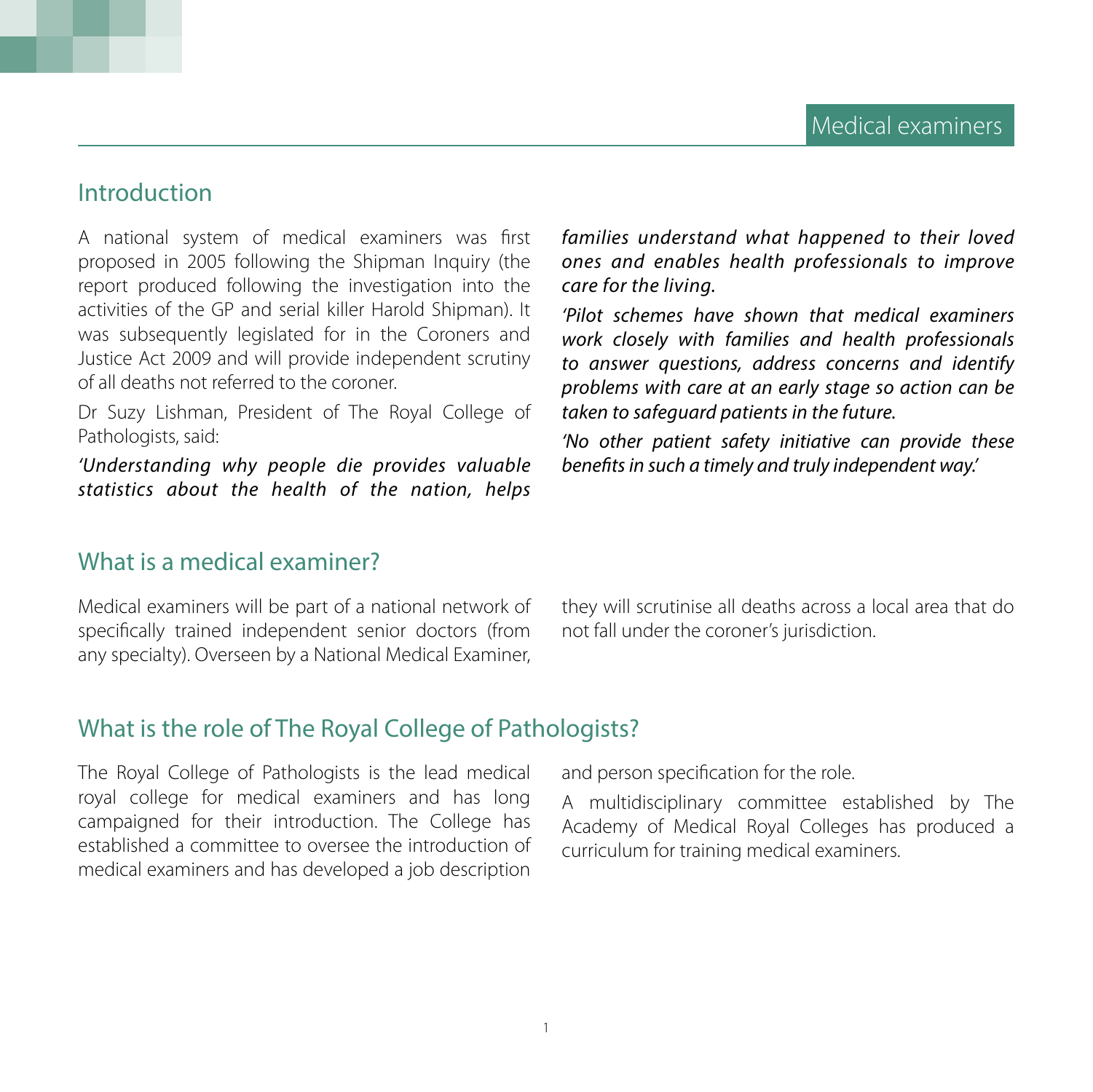# Why is reform needed?

Currently, when someone dies of natural causes, a doctor who attended the person during their last illness will sign a medical certificate of the cause of death. This is then used to register the death and a Certificate of Registration of Death is provided.

This process for certifying a death has changed little since the nineteenth century.

There is no need for an external examination of the body (unless the body is to be cremated) and there is no formal opportunity for relatives to raise concerns.

The certification of death is usually delegated to junior doctors and is often not done well. There is evidence that

up to ten per cent of death certificates are completed to a poor standard and just over half (55%) could be improved. A recent study by the Office for National Statistics found that if the death certificate is checked by a medical examiner, the underlying cause of death is recorded differently in 22% of cases.

If there is any suspicion that 'unnatural causes' (such as accident, neglect, industrial disease, self-harm or link to a medical procedure) may have contributed to a death, or if the cause of death is unknown, the death must be reported to the coroner as currently happens, who may investigate and hold an inquest.

#### The Shipman Inquiry, chaired by Dame Janet Smith

In January 2000, GP Harold Shipman was convicted of murdering 15 of his patients. It is likely that he killed over 200. Harold Shipman signed the death certificates of the patients he murdered.

In 2001, an independent public inquiry was established by Parliament. In the third report from the inquiry, *Death certification and the investigation of deaths by coroners*, Dame Janet Smith noted that recommendations for reform arising from previous inquiries and reports (Luce 2003, Broderick 1971) had been ignored. The inquiry also pointed out it is unsafe to have a single doctor

certifying that a death is due to natural causes with no independent scrutiny.

Dame Janet's criticisms contributed to the passage (with all-party political support) of the **Coroners and Justice**  Act 2009, which made provision for the introduction of medical examiners.

Medical examiners have subsequently also been recommended by other independent inquiries into failings in the NHS.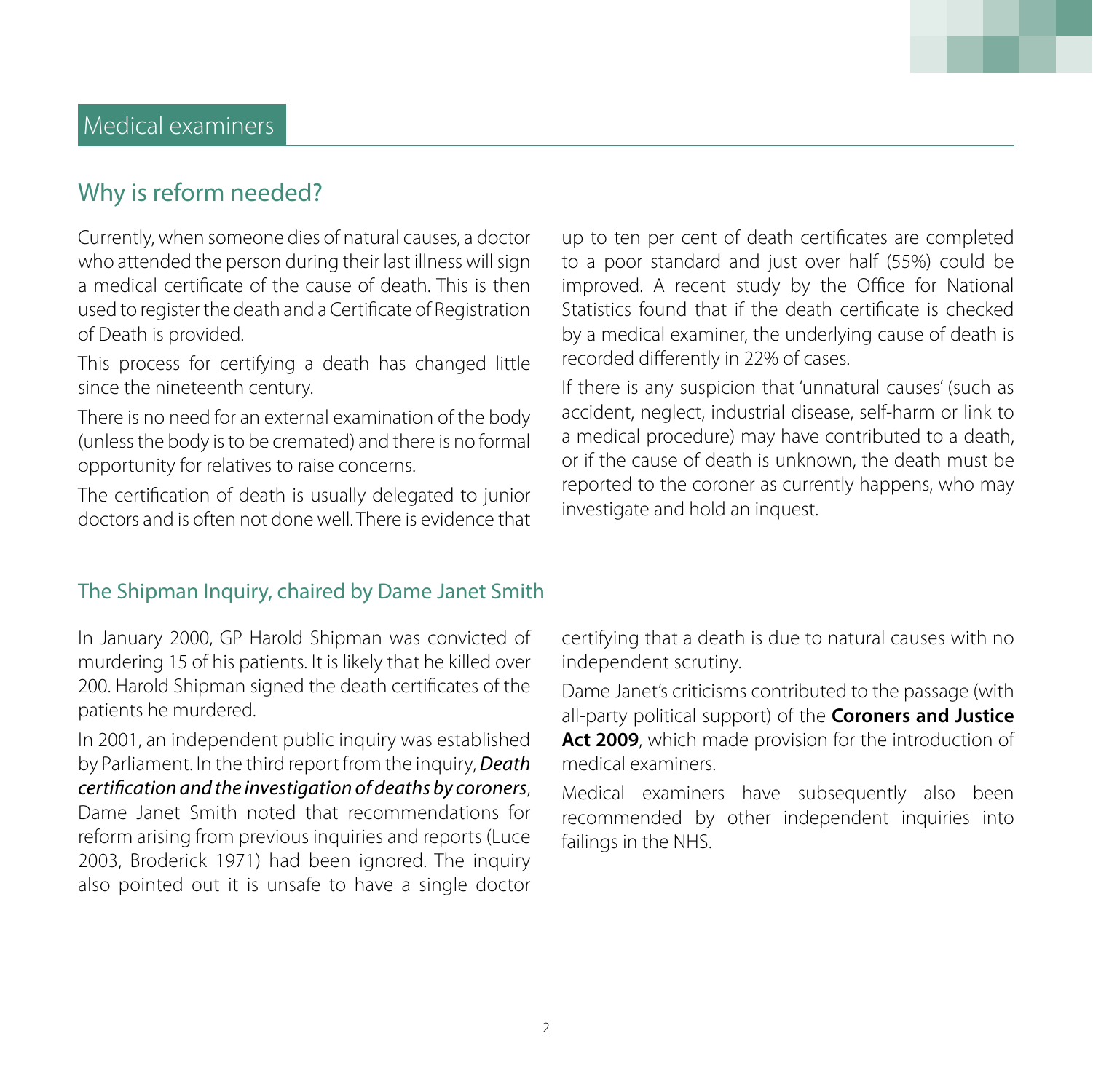#### Report of the Mid Staffordshire NHS Foundation Trust Public Inquiry, chaired by Sir Robert Francis QC (Francis Report, February 2013)

The Inquiry heard evidence that suggested that the cause of death included in certificates relating to deaths occurring at the trust were often inaccurate or incomplete. The report said, *'Such deficiencies are unacceptable because they mislead the family of the deceased and the coroner. They are also a significant impediment to the reliability of mortality statistics, which, for all the difficulties of interpretation are, and will remain, an important indicator of the effectiveness of care and treatment.'*

The report recognised the need for improvements in the accuracy of the certified cause of death and the identification of cases to be referred to the coroner. It strongly supported approaching families and responsible doctors after a hospital death to establish if they had concerns relevant to the cause of death, including the quality of care received by the deceased.

A medical examiner could have played a vital role as a conduit for relatives' concerns, identifying problems earlier and acting as an agent for change at Mid Staffordshire.

#### The Report of the Morecambe Bay Investigation, chaired by Dr Bill Kirkup CBE (Kirkup report, 2015)

Covering January 2004 to June 2013, the investigation report found 20 instances of significant failures of care at Furness General Hospital, associated with three maternal deaths and the deaths of 16 babies at or shortly after birth. Different clinical care in these cases would have been expected to prevent the outcome in one maternal death and the deaths of 11 babies.

The report called for the immediate introduction of medical examiners and recommended extending their scope to review stillbirths. The College supports this extension of the role of medical examiners.

## A review of forensic pathology in England and Wales: submitted to the Minister of State for Crime Prevention by Professor Peter Hutton, March 2015

In a letter to the Home Office accompanying his review, Professor Hutton wrote: *'There is an opportunity to do this (improve the death investigation system) through*  *the Medical Examiner system which was part of the Coroners and Justice Bill 2009, but which has never been implemented.'*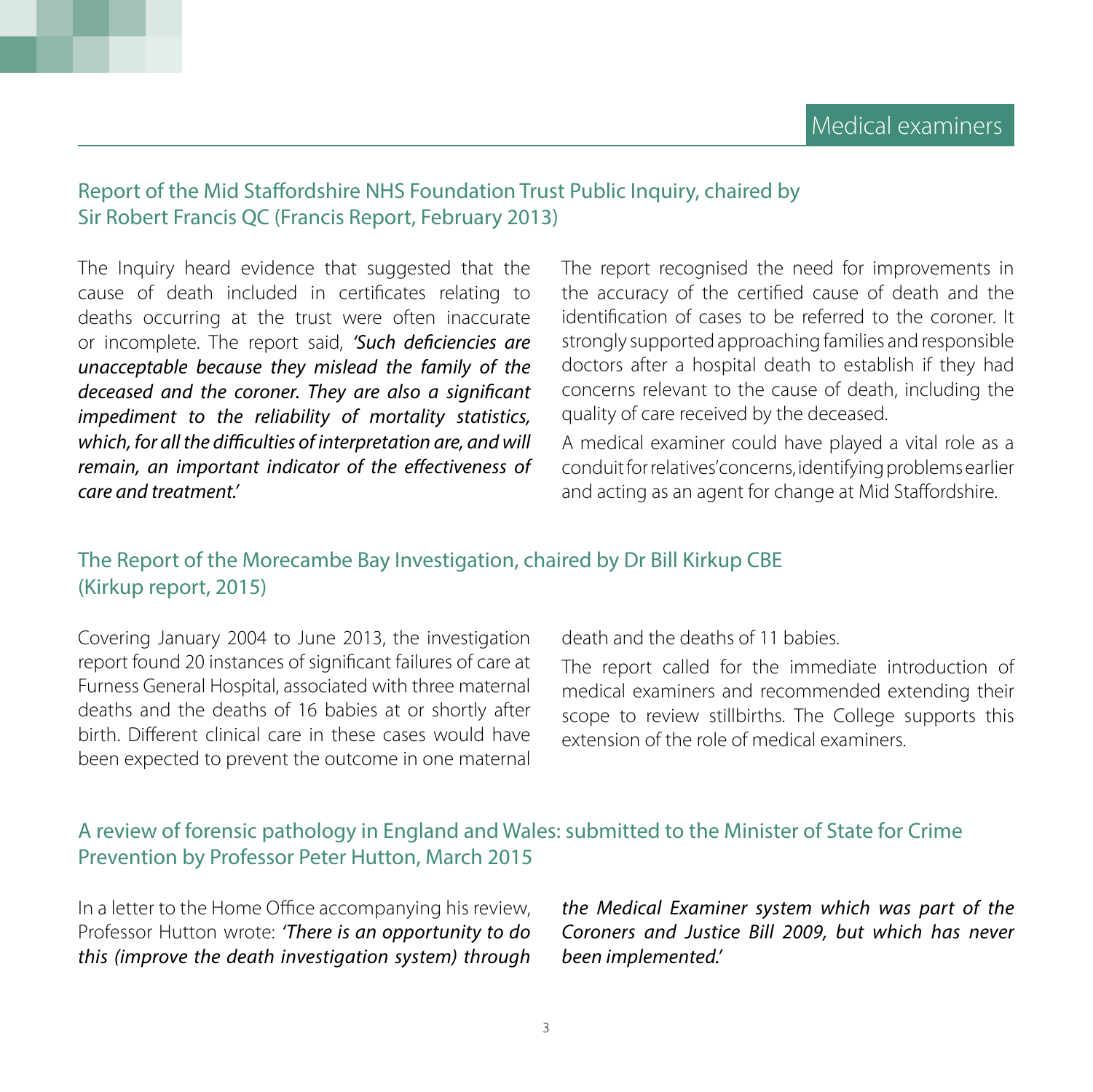# Why are medical examiners needed and what will they do?

A national system of medical examiners will:

- **Improve safeguards for the public** by providing robust and independent scrutiny of the circumstances and cause of deaths by apparently natural causes. A medical examiner will scrutinise all medical certificates of cause of death prepared by the attending doctor; medical examiners will also have the discretion to undertake or arrange an external examination of the body.
- **Ensure that the right deaths are referred to a coroner** and confirm the medical cause of all deaths not investigated by the coroner. They will provide a statutory notification to a registrar to allow authorisation of burial or cremation.
- **Improve the quality of certification** by providing expert advice to the certifying physician. This will usually be the doctor who cared for the patient during their last illness (who may be a GP or hospital consultant), who has a duty to ensure that the death is properly certified or referred to the coroner.
- **Offer an opportunity for relatives to ask questions** about the medical circumstances and cause of death and to raise any concerns they might have.
- **Feed information to the quality assurance systems**  of healthcare providers in cases where, although the death did not need to be investigated by the coroner, there are grounds to suggest that the quality of care should be improved. For example, if a high incidence of pressure sores is identified at a particular healthcare provider, which would raise issues of quality of care.
- **Provide general medical advice to coroners**, if requested, in relation to specific cases, to assist with the coroner's decision on whether to conduct an investigation.
- **Collate and share statistical information** on causes of death, with more accurate statistics informing health policy and planning. The role could be extended, for example, to include recording of the number of deaths due to antimicrobial resistance.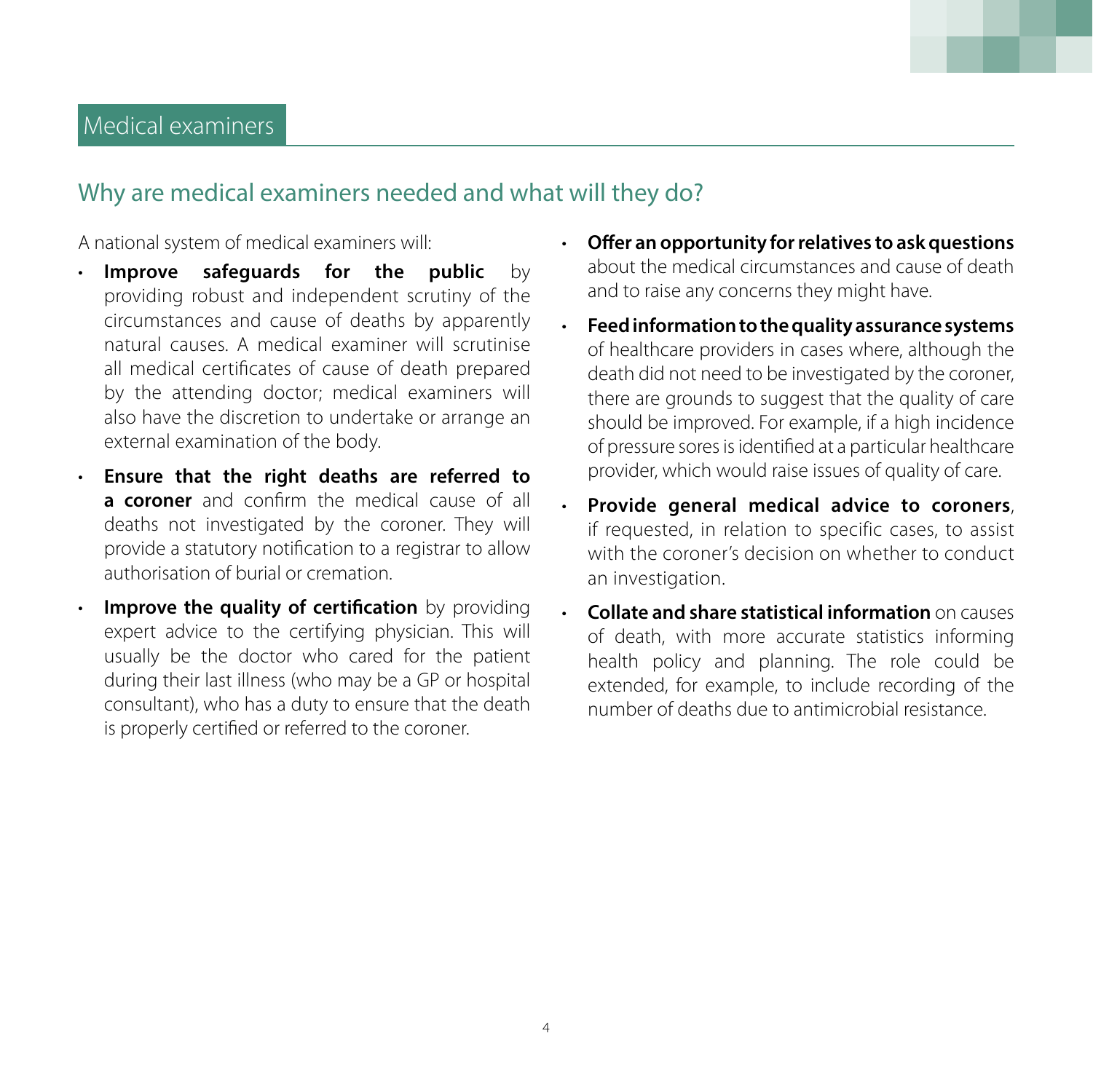## What are the benefits of a national system of medical examiners?

Seven pilot schemes in Sheffield, Gloucester, Powys, Leicester, north London, Brighton and Hove, and Mid Essex have scrutinised over 23,000 deaths since 2008 when they were established with funding from the Department of Health.

Evidence from the pilot schemes has demonstrated a number of benefits:

- **Improved accuracy of death certification.** Medical examiners advised on the best wording to explain the cause of death accurately and with the detail needed. In discussion about the cause of death, they would ensure that important information was included, for example, that the underlying cause of pneumonia was immobility caused by a stroke.
- **Helped avoid unnecessary distress for families** by listening to concerns and providing reassurance to the next of kin that can result from unanswered questions about the cause of death. Bereavement support groups involved in the pilots were universally supportive and the medical examiner service was valued by families.
- **Families felt reassured after consulting the medical examiner about the language used on the death certificate** as they often found the medical terminology difficult to understand.
- **Identified trends in unexpected causes of death.** For example, medical examiners triggered investigations that identified problems with postoperative infections.
- **Ensured that the right deaths were referred to a coroner for further investigation.** When the certifying doctor was unsure of the need for coronial referral, a discussion with the medical examiner normally clarified the position.
- **Close working relations between medical examiners and the local coroner's office** were established in all the pilots. Coroners welcomed the improved quality of medical information they received.
- **Immediate referral of avoidable deaths (those that could have been avoided if the care or treatment had been delivered differently) to the coroner.** This made coronial investigation more straightforward and helped lessen the anguish of the grieving relatives.
- **Helped foster more openness in the NHS** as health professionals who raised concerns felt supported knowing that they were protected by the authority and independence of the medical examiner. Medical examiners were often able to discuss and 'defuse' potential complaints. In one pilot, there was a substantial fall in medical litigation costs.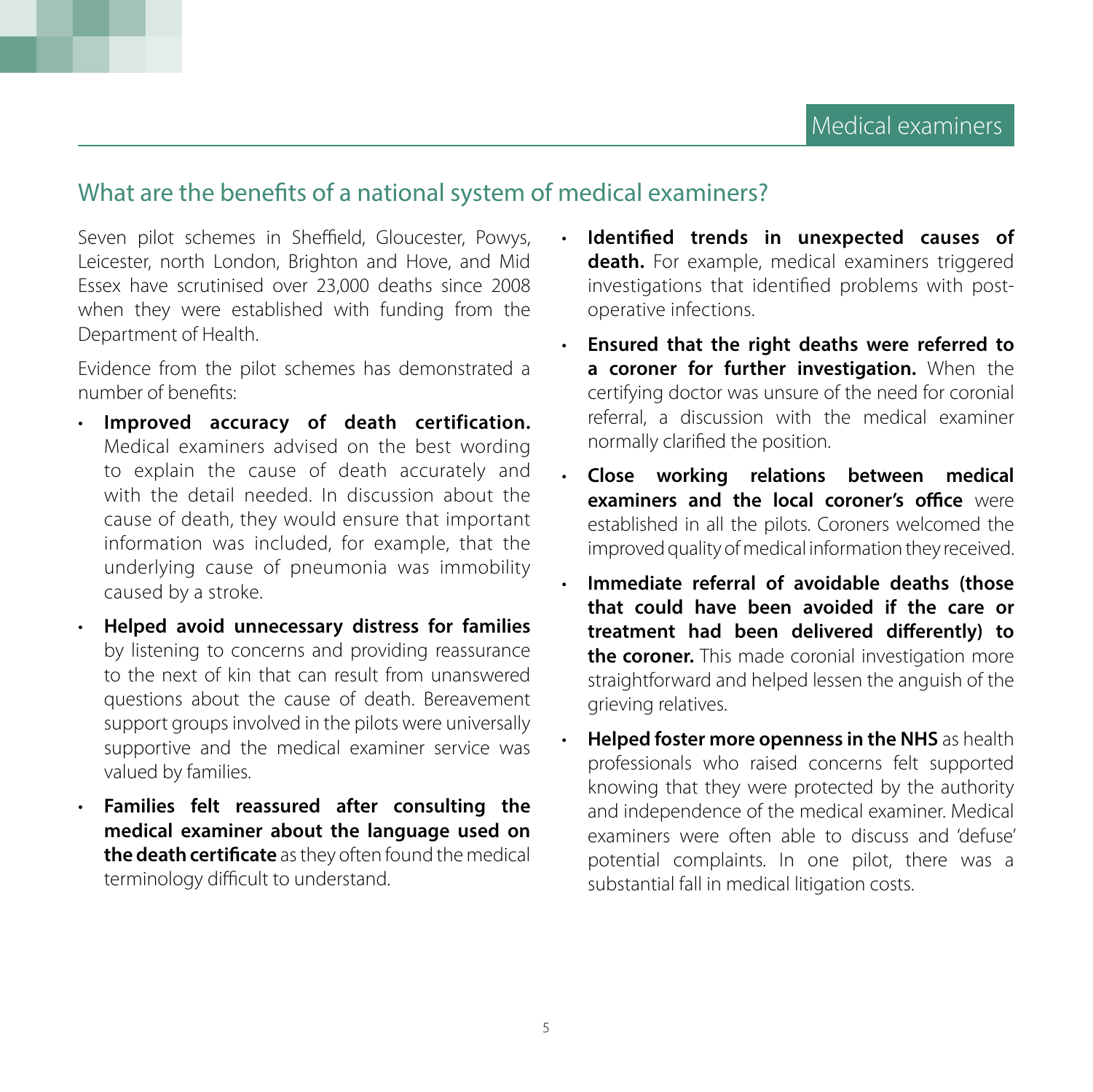# Will medical examiners increase the number of deaths referred for coronial investigation?

If a death requires investigation by the coroner, prior discussion with a medical examiner is not mandatory. However, in both the main pilot sites (Sheffield and Gloucester) it rapidly became normal practice to discuss all deaths with a medical examiner before referring appropriate cases to the coroner.

Overall, the pilots have demonstrated a reduction in the

total number of cases referred to coroners. This is due to a large reduction in the number of unnecessary referrals. However, scrutiny by medical examiners also resulted in a smaller number of additional deaths being referred to the coroner, where a doctor had incorrectly thought that death was due to natural causes or that further investigation was not necessary.

## In summary

The isolation that families often feel after the death of a loved one can be compounded by a healthcare system that quickly moves on to caring for the living. While this is understandable in an NHS facing increasing and competing demands, bereaved families should be listened to and deserve answers to their questions from an independent and authoritative source.

Medical examiners will be able to provide prompt independent feedback to those responsible for health care. This provides a crucial opportunity to identify inadequate standards of care in hospitals, care homes or in the community, helping to avoid future harm. Understanding the cause of death is essential to our understanding of disease, its prevalence and, longer term, how we find ways to prevent or treat illness.

The Royal College of Pathologists has strongly advocated for these benefits to be delivered through the establishment of a national network of independent medical examiners. Their introduction will be integral to delivering a high quality health service which prioritises patient safety, clinical effectiveness and patient experience.

## What happens next?

In March 2016 the Secretary of State for Health announced a package of measures to improve safety and transparency within the NHS. He confirmed that, from April 2018, independent medical examiners will

scrutinise and confirm the cause of all deaths not subject to investigation by a coroner.

The Department of Health has started its consultation (which runs until 15 June 2016) on the proposed reforms.